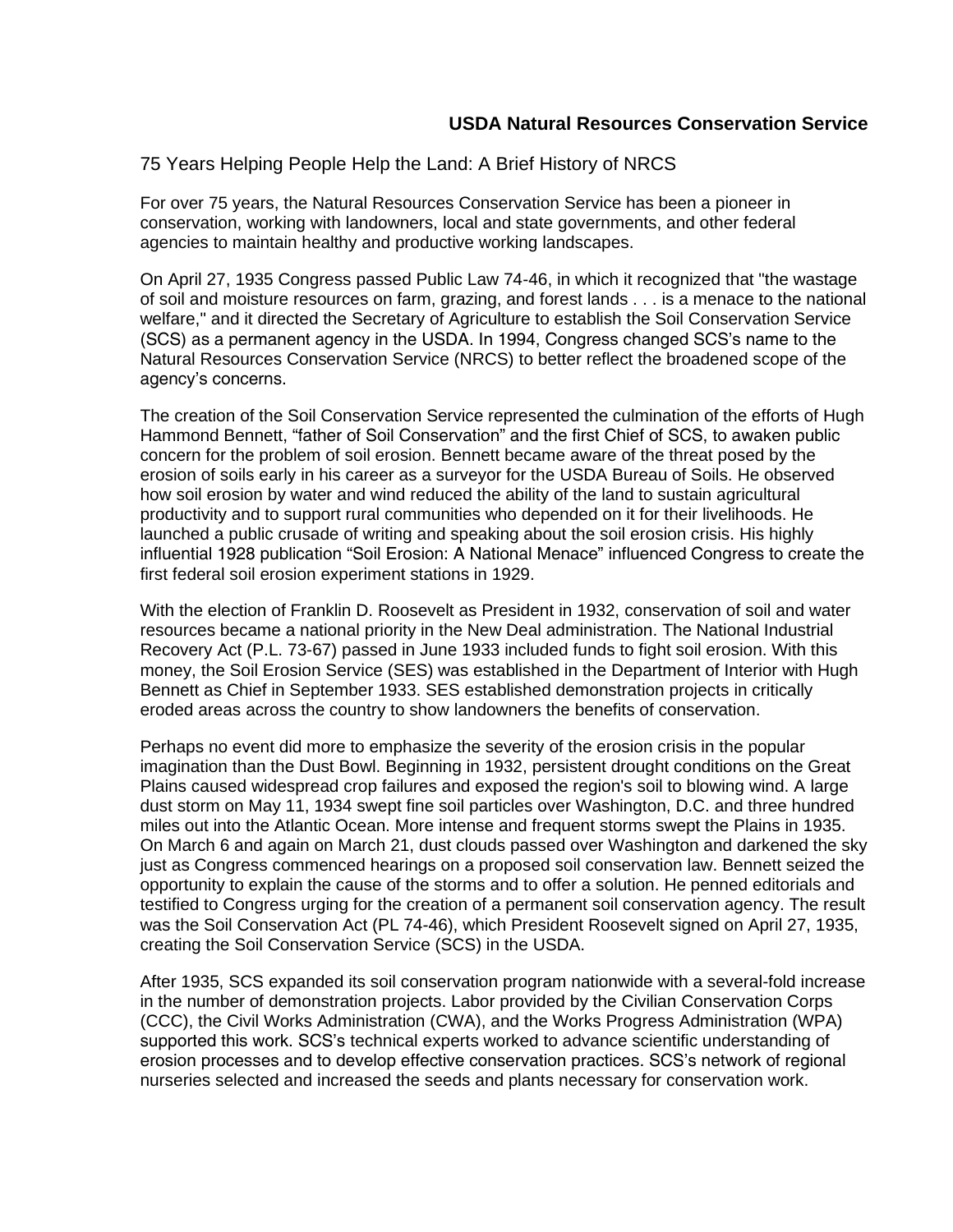In 1936, the agency assumed responsibility for performing surveys and devising flood control plans for selected watersheds under the authority of the Flood Control Act of 1936 (P.L. 74- 738). In 1938, in a major reorganization of USDA's land management program, the Secretary of Agriculture made SCS responsible for administering the Department's drainage and irrigation assistance programs, the snow survey and water supply forecasting program, as well as the Water Facilities, Land Utilization, and Farm Forestry programs. The addition of these responsibilities made SCS the USDA's lead private lands conservation agency.

As early as 1935 USDA managers began to search for ways to extend conservation assistance to more farmers. They believed the solution was to establish democratically organized soil conservation districts to lead the conservation planning effort at the local level. To create a framework for cooperation, USDA drafted the Standard State Soil Conservation Districts Law, which President Roosevelt sent to the governors of all the states in 1937. The first soil conservation district was organized in the Brown Creek watershed of North Carolina on August 4, 1937. Today, over three thousand conservation districts exist across the country.

The decade after World War II was a time of growth for SCS. Congress increased appropriations for soil conservation programs. The Secretary made SCS the lead agency responsible for technical oversight of the "permanent" type conservation measures installed with cost-share funds under the Agricultural Conservation Program (ACP). During this time the number of soil conservation districts continued to increase, as did the number of cooperators working with SCS to develop conservation plans for their farms.

Hugh Bennett stepped-down as Chief in 1951 and retired from federal service in 1952. The same year Secretary of Agriculture Charles Brannan unified USDA soils works when he merged the Soil Survey into SCS. Brannan also transferred most of SCS's research activities to the Agricultural Research Service and gave the Forest Service responsibility for administering SCS's Land Utilization Projects. In 1953, as part of a major reorganization of the USDA, SCS's regional offices were eliminated and the technical role of state offices was enhanced. At this time, SCS's nurseries relinquished their plant production role, but continued to select plants for conservation uses at Plant Materials Centers

Perhaps the most important development in the Post-War era came with passage of the Watershed Protection and Flood Control Act (P.L. 84-566) in 1954. Watershed planning has been an important part of the agency's mission since the 1930s. Hugh Bennett recognized that successful soil and water conservation required addressing resource concerns at the watershed scale. SCS organized its early demonstration projects on a watershed basis. With passage of the Flood Control Act of 1936, SCS began watershed investigations to determine the most effective methods to control erosion and prevent floods. The Flood Control Act of 1944 (PL 78- 534) authorized SCS to begin work on its first eleven watershed projects. The Agricultural Appropriations Act of 1953 (P.L. 83-156) authorized an additional 63 projects. With the support of President Dwight D. Eisenhower, Congress gave SCS permanent watershed planning authority with passage of the Watershed Protection and Flood Prevention Act (P.L. 84-566). Since 1944, SCS, now NRCS, constructed nearly 11,000 dams on some 2,000 watershed projects that continue to provide flood control, water supplies, recreation, and wildlife habitat benefits.

With arrival of another prolonged drought in the 1950s Congress passed the Great Plains Conservation Program which focused financial assistance for conservation in the Plains states. SCS provided financial and technical assistance to meet multiple objectives of conservation and economic stability. During this period, SCS also began to provide technical assistance for the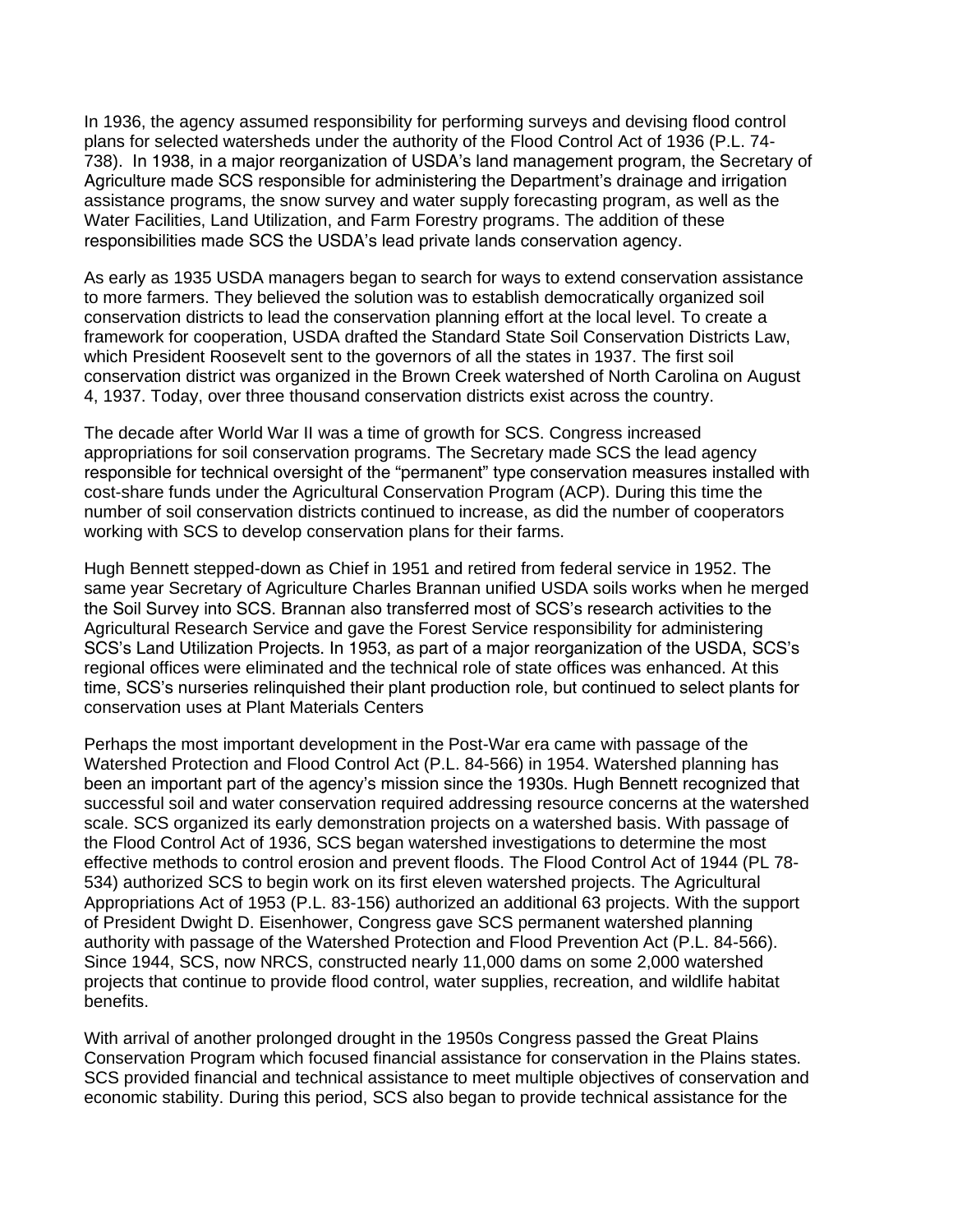Soil Bank Program which paid rental payments for retired cropland and provided financial incentives to farmers for planting protective cover crops.

In the 1960s, under the Kennedy and Johnson administrations, SCS's role expanded to address new concerns in the countryside in the cities. The agency began to emphasize rural development and recreation as conservation planning objectives. Creation of the Resource Conservation and Development program (RC&D) in 1962 allowed SCS to work with landowners in areas larger than small watersheds or conservation districts to develop long term economic development plans for the entire project area. SCS also began to focus on providing recreational benefits with its projects. SCS also began to become more involved in suburbanizing areas where farmland was being developed as commercial and residential areas. These initiatives were part of a broader effort by the USDA to extend its services to all of American not just the parts that live in rural areas or engage in production agriculture.

The 1960s and 1970s was a time of broad popular concern about the health of the environment. Expressed most prominently in the first Earth Day demonstration in 1970, these concerns led to the creation of a national framework of environmental policies during that changed the way SCS put conservation on the ground. The National Environmental Policy Act (P.L. 91-190), signed into law in 1970 by President Richard Nixon, required federal agencies to evaluate and report on the environmental impacts of their activities. Water quality and non-point source pollution became important areas of concern with passage the Federal Water Pollution Control Amendments (P.L. 92-500) in 1972 and the Clean Water Act (P.L. 95-217) in 1977. The protection of wetlands emerged as critical issue with SCS participation in the Water Bank program, which provided incentives to landowners to protect wetland habitat.

During the 1970s, SCS also gained greater authority to monitor and assess the nation's natural resource base. Congress authorized the National Resources Inventory (NRI) in the Rural Development Act of 1972 (P.L. 92-419) to better understand the implications of land use changes for soil erosion. The Soil and Water Resources Conservation Act of 1977 (P.L. 95-192) extended this authority and required USDA to regularly report to Congress on the condition of the soil and water resources on non-federal lands as part of a process for developing more effective conservation policies and laws.

The farm crisis of the 1980s created an opening for the implementation of innovative conservation policies developed as part of the Resource Conservation Act (RCA) process. The Food Security Act of 1985 (P.L. 99-198), with its Sodbuster, Swampbuster, and Highly Erodible Lands provisions, made conservation a prerequisite for participation in USDA programs. It also established the Conservation Reserve Program (CRP) to provide rental payments to farmers for putting cropland into grass or trees. Another important development during this period was the widespread adoption of conservation tillage practices, which has led to a significant reduction in soil erosion. SCS working with its partners played a significant role working to administer these programs and develop the necessary tools and technology to make these conservation innovations possible.

In a number of areas the NRCS has participated in what might be termed "restoration" projects to reverse previous land, channel and wetland alterations. In 1994 NRCS assumed management of the Wetland Reserve Program which had been authorized in the 1990 farm bill. Funds provided for restoration as well as long-term or permanent easements. SCS geologists and landscape architects coordinated a Federal effort to produce a "Stream Corridor Restoration" manual. The manual placed emphasis on use of vegetation rather than structural works for stream corridor restoration. The Conservation Reserve Program (CRP), authorized in